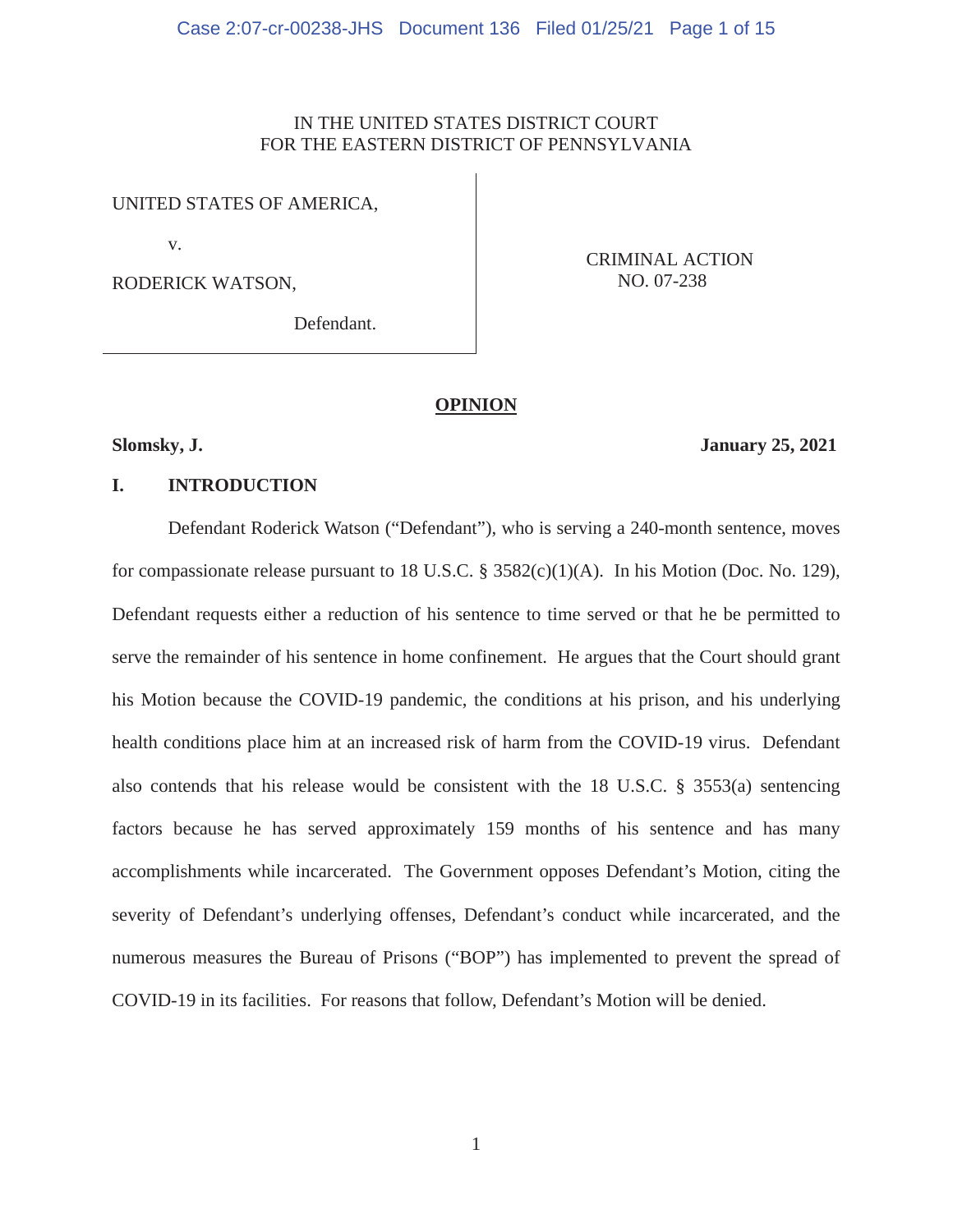## **II. BACKGROUND**

### **A. Defendant's Prior Convictions and Criminal History**

Defendant is presently incarcerated for his participation in four Hobbs Act robberies in violation of 18 U.S.C. § 1951(a) and for his actions related to these robberies. (See Doc. No. 132 at 1-4.) As part of his guilty plea for these offenses, Defendant stipulated that he was a leader, manager, and supervisor of these four robberies, wherein he committed one of the robberies and directed others to commit the other three robberies. (See id.) All four of these robberies will be discussed chronologically.

On June 4, 2002, Defendant organized a robbery of Whitehall Company Jewelers in Moorestown, New Jersey. (See id. at 1.) Co-defendant Darryl Bellamy and an unidentified man smashed the store's jewelry display cases, stole \$33,096 in jewelry, and fled the scene in a stolen getaway car driven by later-cooperating co-defendant Jerome Jeter. (See id. at 1-2.) Defendant received the jewelry, sold it, and paid the three men for their criminal acts. (See id. at 2.)

On August 15, 2003, Defendant, Jeter, and a third man robbed the NMG Gold Exchange in Philadelphia. (See id.) The men entered the store, stole approximately \$5,000 in jewelry, and fled the scene in a car belonging to Defendant's wife. (See id.) Because Defendant believed that a witness saw the car's license plate, he instructed his wife to report the car as stolen, and she did so later that day. (See id.)

On December 23, 2004, Defendant directed two robberies committed by Jeter and two other men. (See id.) These two robberies occurred in Philadelphia at a Sally Beauty Supply and a nearby Sunoco store. (See id.) These two stores, Jeter noted, were selected and cased by Defendant. (See id.) In both robberies, Jeter and the men wore ski masks, accosted store clerks at gunpoint, and stole cash from the stores. (See id.) After the robbers fled the Sunoco store, a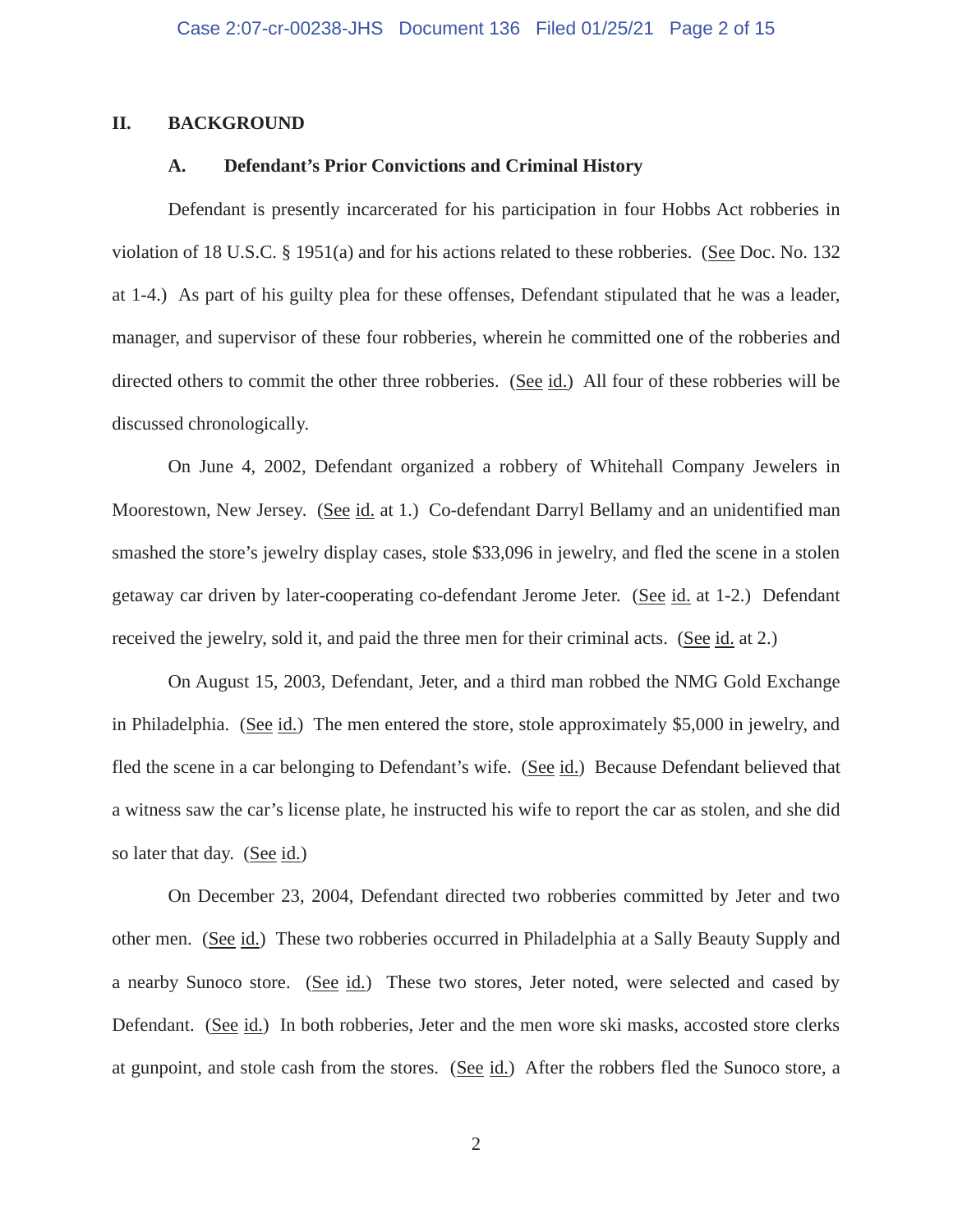## Case 2:07-cr-00238-JHS Document 136 Filed 01/25/21 Page 3 of 15

witness advised the police of the robbery, and a high-speed chase commenced. (See id. at 3.) The chase eventually ended, Jeter and the two other men were arrested, and police found a black Colt .38 caliber revolver inside the car. (See id.) After his arrest, Jeter advised the police of Defendant's involvement in the crime, noting that Defendant was waiting for him and the other men in a nearby van and drove in front of the police during the chase to thwart the officers' pursuit. (See id.)

Finally, on August 30, 2007, Defendant was arrested in Philadelphia. (See id.) When he was arrested, police found three Rolex watches, valued at \$24,325, concealed inside a toilet bowl. (See id. at 3-4.) Because the watches still had tags on them, the police confirmed that these watches were stolen in Virginia two days before Defendant's arrest, and they were transported to Philadelphia in interstate commerce. (See ids.)

On July 19, 2010, following his guilty pleas, Defendant was sentenced to 240 months' imprisonment followed by five years' supervised release for: (1) conspiracy to commit Hobbs Act robberies, in violation of 18 U.S.C. § 1951(a); (2) four Hobbs Act robberies, in violation of 18 U.S.C. § 1951(a); (3) aiding and abetting the possession of a firearm during one of those robberies, in violation of 18 U.S.C. § 924(c); and (4) interstate transportation of stolen goods, in violation of 18 U.S.C.  $\S 2314$ .<sup>1</sup> (See id. at 4.) Defendant has served approximately 180 months of his sentence,<sup>2</sup> which is three-fourths of his total term of imprisonment, and his anticipated release date is December 13, 2024. (See id. at 5.) He is serving his sentence at United States Penitentiary McCreary ("USP McCreary") in Pine Knot, Kentucky. (See id.)

In Defendant's plea agreement, the Government dismissed one count of aiding and abetting the possession of a firearm, in violation of 18 U.S.C. § 924(c). (See Doc. No. 132 at 4.)

<sup>2</sup> Defendant has served approximately 159 months of his 240-month sentence and has received approximately 21 months credit for good conduct. (See Doc. No. 132 at 5.)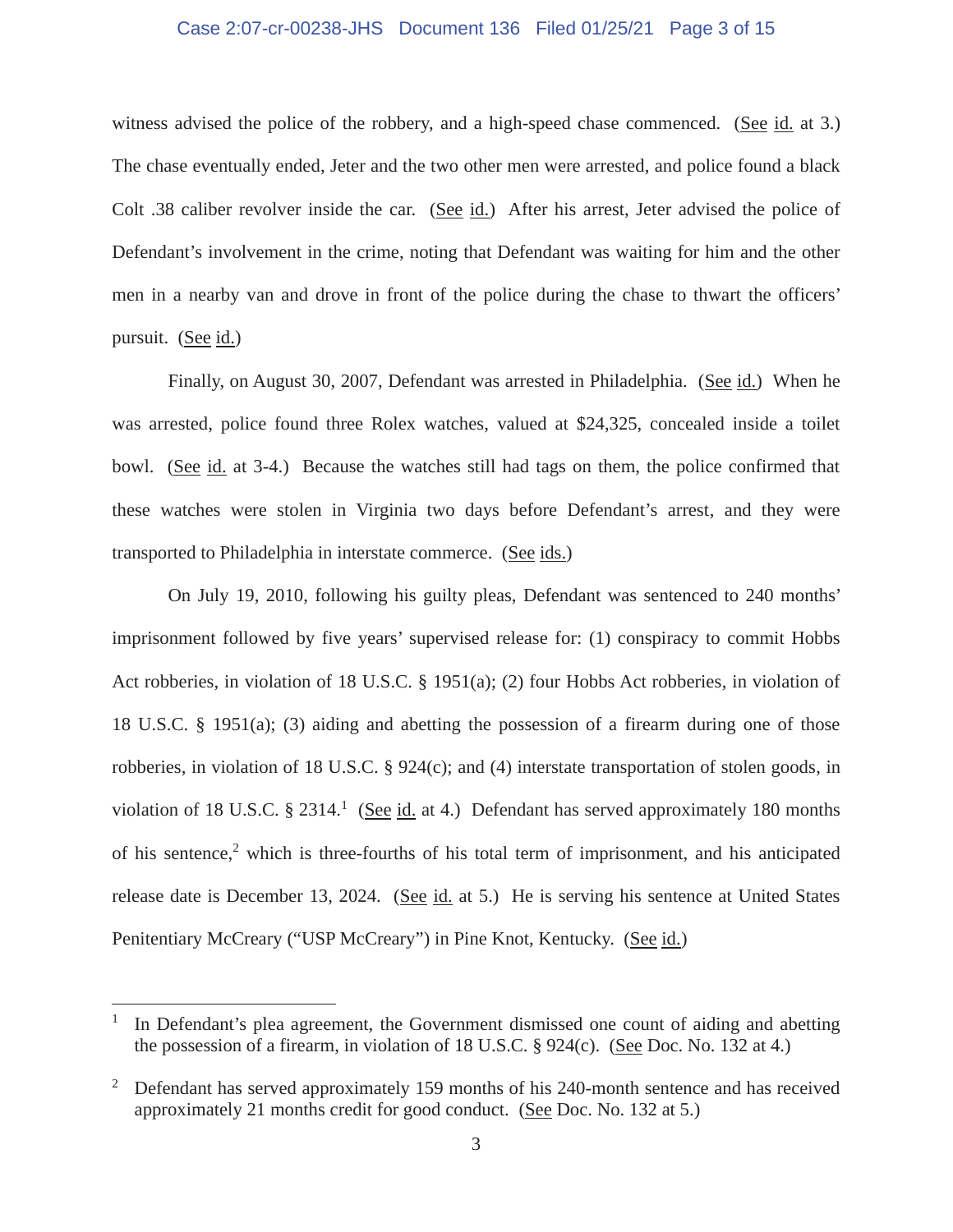#### Case 2:07-cr-00238-JHS Document 136 Filed 01/25/21 Page 4 of 15

Defendant has an extensive criminal history, including five juvenile adjudications and seventeen adult convictions. (See id. at 4-5.) Aside from Defendant's present incarceration for the offenses described above, he also previously served a sentence of 60 months in prison for Hobbs Act robberies, wherein he stole \$477,000 in merchandise. (See id. at 5.) After serving that sentence, while he was on supervised release, Defendant committed the first two robberies for which he is presently incarcerated. (See id.) Moreover, while currently incarcerated, Defendant has committed fourteen disciplinary infractions for abusing the telephone, destroying property less than \$100, using another inmate's PIN, giving/receiving money without authorization, stealing food, making a false statement, and possessing an unauthorized item, a homemade heating element, unauthorized DVDs, and narcotics. (See id. at 6.)

# **B. Defendant's Emergency Motion to Reduce Sentence Pursuant to 18 U.S.C. § 3582(c)(1)(A)(i) and the Government's Response**

On July 16, 2020, Defendant sent a request for compassionate release to the Warden at USP McCreary. (See Doc. Nos. 129 at 5; 132 at 6.) On November 17, 2020, Defendant filed the instant Emergency Motion to Reduce Sentence Pursuant to 18 U.S.C. § 3582(c)(1)(A)(i), requesting that his sentence be modified to time served or, alternatively, that he be released to home confinement for the remainder of his sentence. (See Doc. No. 129 at 3.) Included with his Motion are copies of his Bureau of Prisons ("BOP") medical records and letters from his wife and daughter. (See Doc. Nos. 129-1, 129-2.)

In his Motion, Defendant contends that his obesity, hypertension, and asthma "place him at high risk of severe illness or death if he contracts COVID-19." (Doc. No. 129 at 3.) He argues that these medical conditions and the ongoing pandemic, combined with the conditions at USP McCreary, are extraordinary and compelling reasons that warrant his release. (See id.) Moreover, Defendant claims that a modification of his sentence is consistent with the § 3553(a)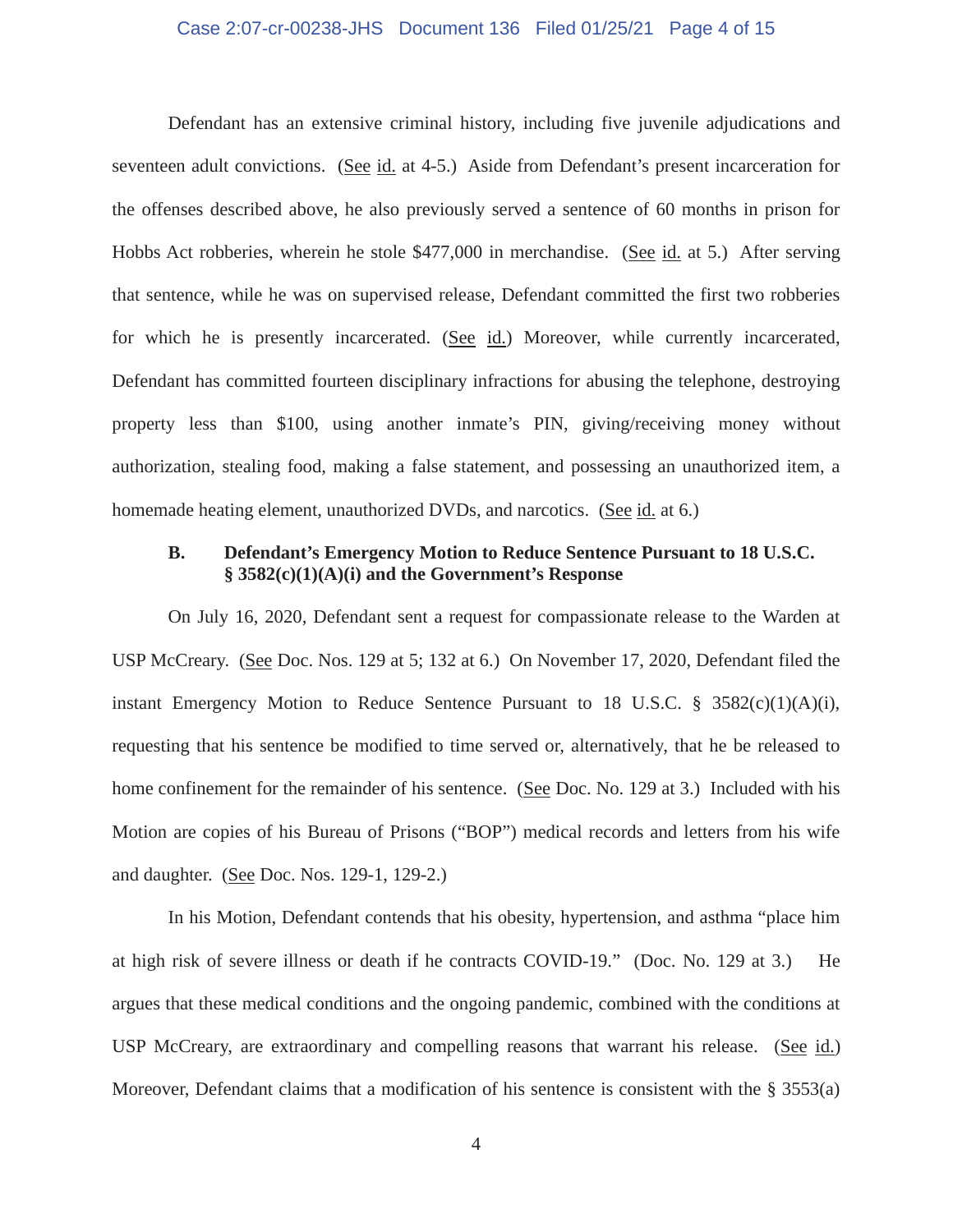## Case 2:07-cr-00238-JHS Document 136 Filed 01/25/21 Page 5 of 15

sentencing factors because he accepts responsibility for his actions, has served approximately three-fourths of his sentence, and has worked to rehabilitate himself while in prison by attending educational and vocational training, obtaining his GED, and participating in a drug program, group therapy, and an anger management program. (See id. at 5, 13-14.)

On December 31, 2020, the Government filed a Response to Defendant's Motion (Doc. No. 132). In its Response, the Government concedes that Defendant's obesity is an extraordinary and compelling reason for his compassionate release. (See id. at 15-16.) Despite this concession, the Government opposes Defendant's compassionate release. (See id. at 16.) It argues that Defendant can manage his obesity while incarcerated and that the  $\S$  3553(a) sentencing factors "show [] that release at this point is inappropriate . . . ." (Id. at 17.) In discussing the § 3553(a) sentencing factors, the Government submits that Defendant is a danger to the community because of his criminal history and continued violations while incarcerated, and that he should serve his full sentence. (See id. at 5, 17.) Moreover, the Government supplements its argument with a discussion on the BOP's response to the COVID-19 pandemic. (See id. at 7-12.) It also submits that the "BOP's aggressive efforts have extended to USP McCreary[,]" despite one COVID-related inmate death at the facility. (Id. at 11.)

#### **III. DISCUSSION**

## **A. The Analytical Framework Regarding Motions for Compassionate Release Pursuant to § 3582(c)**

Generally, a district court "may not modify a term of imprisonment once it has been imposed . . . ." 18 U.S.C. § 3582(c). There are, however, "a few narrow exceptions" to this general "rule of finality[,]" Freeman v. United States, 564 U.S. 522, 526 (2011), including the compassionate release statute,  $\S$  3582(c)(1)(A). As amended by the recently enacted First Step Act, §  $3582(c)(1)(A)$  empowers a district court to modify a term of imprisonment on a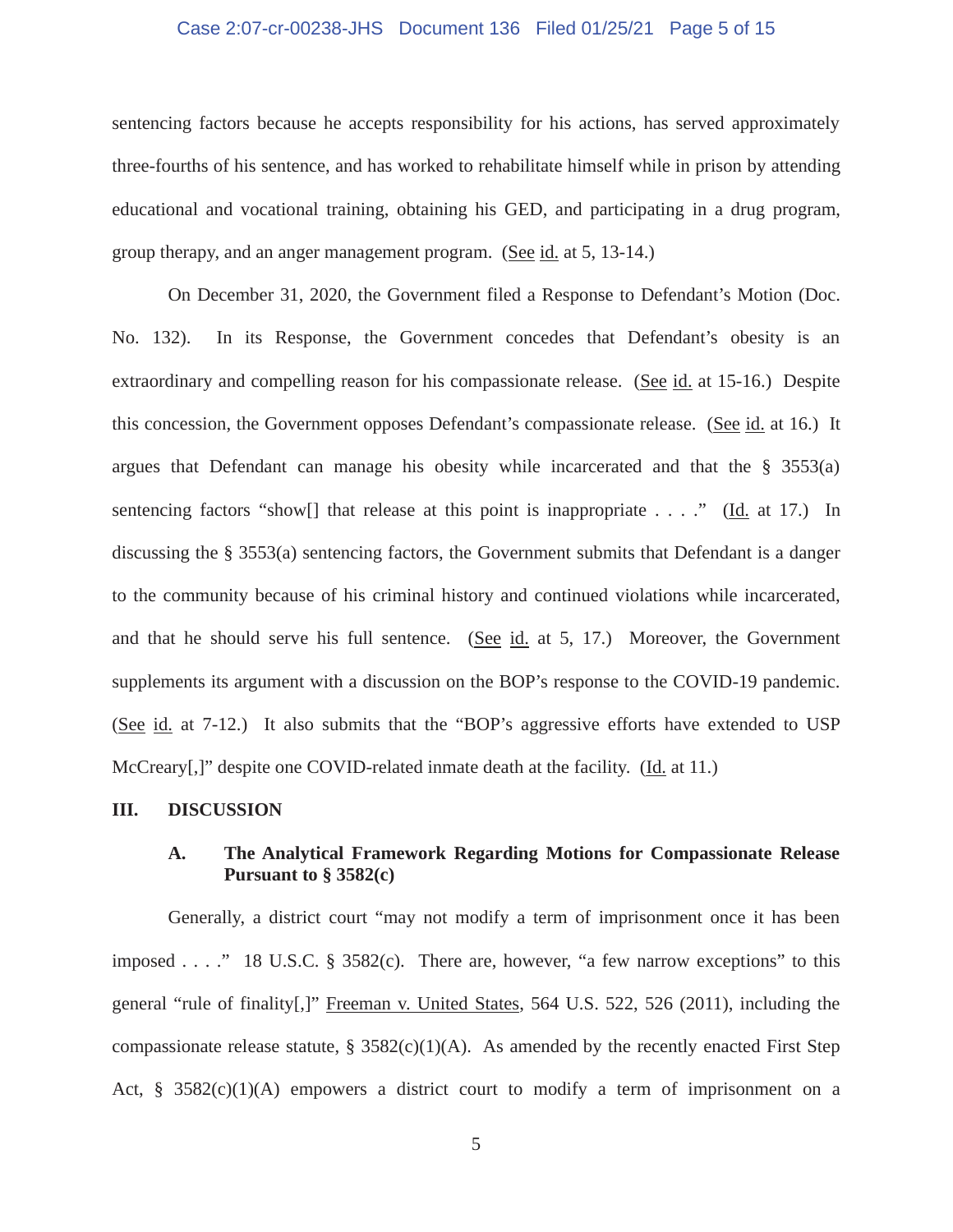## Case 2:07-cr-00238-JHS Document 136 Filed 01/25/21 Page 6 of 15

defendant's motion after the defendant has exhausted his administrative remedies.<sup>3</sup> See §  $3582(c)(1)(A)(i)$ . The statute provides, in part, that a court:

> [M]ay reduce the term of imprisonment (and may impose a term of probation or supervised release with or without conditions that does not exceed the unserved portion of the original term of imprisonment), after considering the factors set forth in  $\lbrack$   $\S$  3553(a)] to the extent that they are applicable, if it finds that—

> > (i) extraordinary and compelling reasons warrant such a reduction; . . .

and that such a reduction is consistent with applicable policy statements issued by the Sentencing Commission[.]

§ 3582(c)(1)(A). Congress, however, has not defined the term "extraordinary and compelling reasons," except to the extent that "[r]ehabilitation of the defendant alone" is insufficient to constitute an extraordinary and compelling reason. 28 U.S.C. § 994(t). Instead, Congress delegated the authority to define "extraordinary and compelling reasons" to the United States Sentencing Commission. Section 1B1.13 of the Sentencing Guidelines explains that a sentence reduction under  $\S 3582(c)(1)(A)$  may be ordered where a court determines:

 $3\,$  A defendant may file a motion for compassionate release directly with a district court after he "has fully exhausted all administrative rights to appeal a failure of the [BOP] to bring a motion on the defendant's behalf or the lapse of 30 days from the receipt of such a request by the warden of the defendant's facility, whichever is earlier . . . ." 18 U.S.C. § 3582(c)(1)(A). In other words, before a defendant can make such a request to the court, he "must at least ask the Bureau of Prisons (BOP) to do so on [his] behalf and give [the] BOP thirty days to respond[,]" United States v. Raia, 954 F.3d 594, 595 (3d Cir. 2020), and if the BOP does respond adversely within the thirty days, to then exhaust any available administrative appeals during that period. See  $\S$  3582(c)(1)(A).

Here, Defendant has met the exhaustion requirement before filing his Motion. On July 16, 2020, he sent a request for compassionate release to the Warden at USP McCreary. (See Doc. Nos. 129 at 5; 132 at 6.) The parties do not state when the Warden received Defendant's request, but Defendant notes that the Warden "denied this request." (Doc. No. 129 at 5.) On November 17, 2020, over thirty days after he sent his request, Defendant filed his Emergency Motion to Reduce Sentence. (See id. at 129 at 5.) Because the Warden at USP McCreary denied Defendant's request and over 30 days passed between Defendant's request and his filing of the instant Motion, he has met the exhaustion requirement.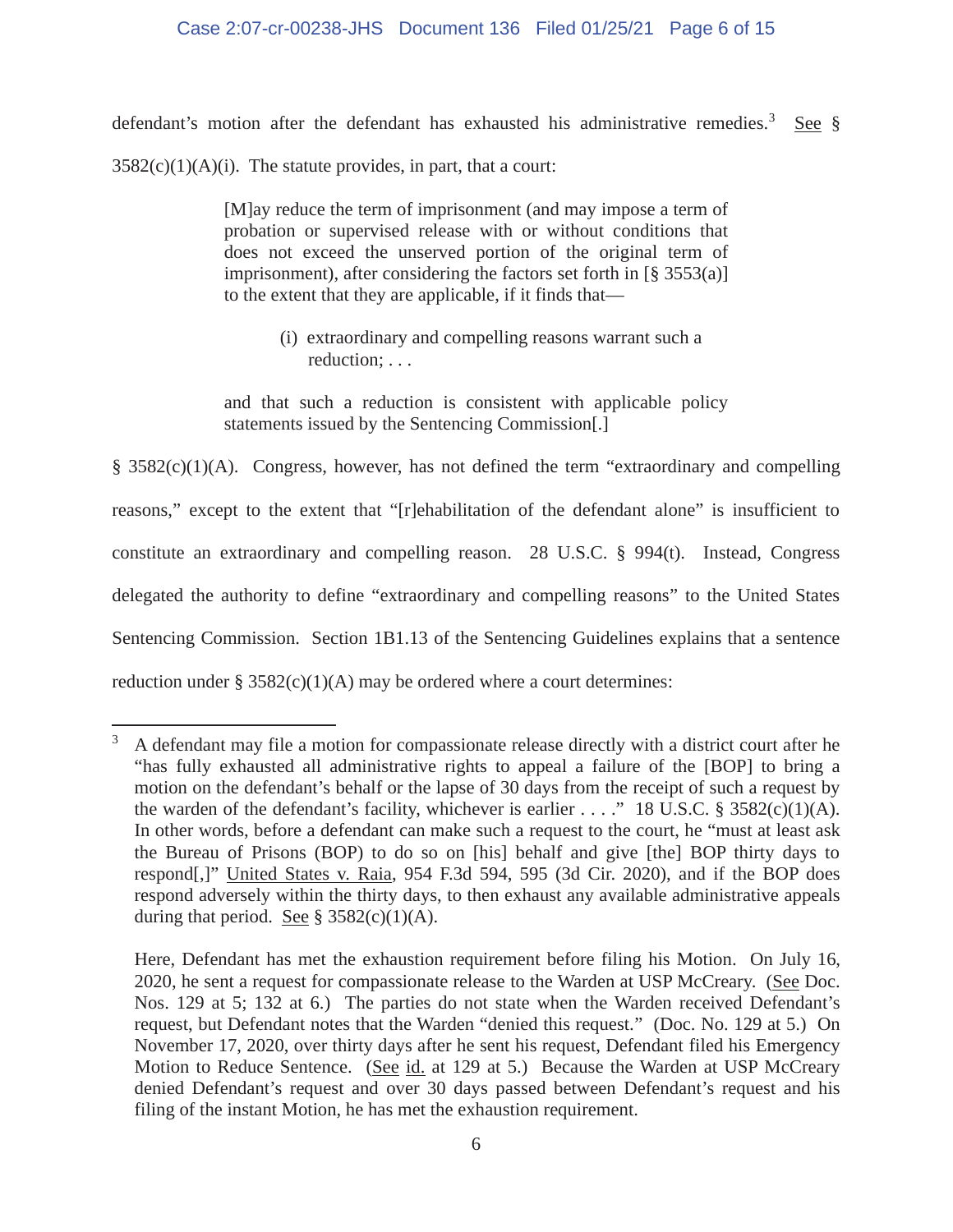[A]fter considering the factors set forth in 18 U.S.C.  $\S$  3553(a), ... that—

- (1) (A) Extraordinary and compelling reasons warrant the reduction; . . .
- (2) the defendant is not a danger to the safety or any other person or to the community, as provided in 18 U.S.C. §  $3142(g)$ ; and
- (3) the reduction is consistent with this policy statement.

# U.S.S.G. § 1B1.13.

Application Note 1 to section 1B1.13 discusses the meaning of "extraordinary and compelling reasons," and lists three specific qualifying circumstances: (1) a defendant's medical condition, (2) age, or (3) family circumstances. § 1B1.13, App. Note 1(A)-(C). This Note states:

> Provided the defendant [is not a danger to the safety of any person or to the community], extraordinary and compelling reasons exist under any of the circumstances set forth below:

- (A) Medical Condition of the Defendant
	- (i) The defendant is suffering from a terminal illness (i.e., a serious and advanced illness with an end of life trajectory). A specific prognosis of life expectancy (i.e., a probability of death within a specific time period) is not required. Examples include metastatic solid-tumor cancer, amytrophic lateral sclerosis (ALS), end-stage organ disease, and advanced dementia.
	- (ii) The defendant is—
		- (I) suffering from a serious physical or mental condition,
		- (II) suffering from a serious functional or cognitive impairment, or
		- (III) experiencing deteriorating physical or mental health because of the aging process,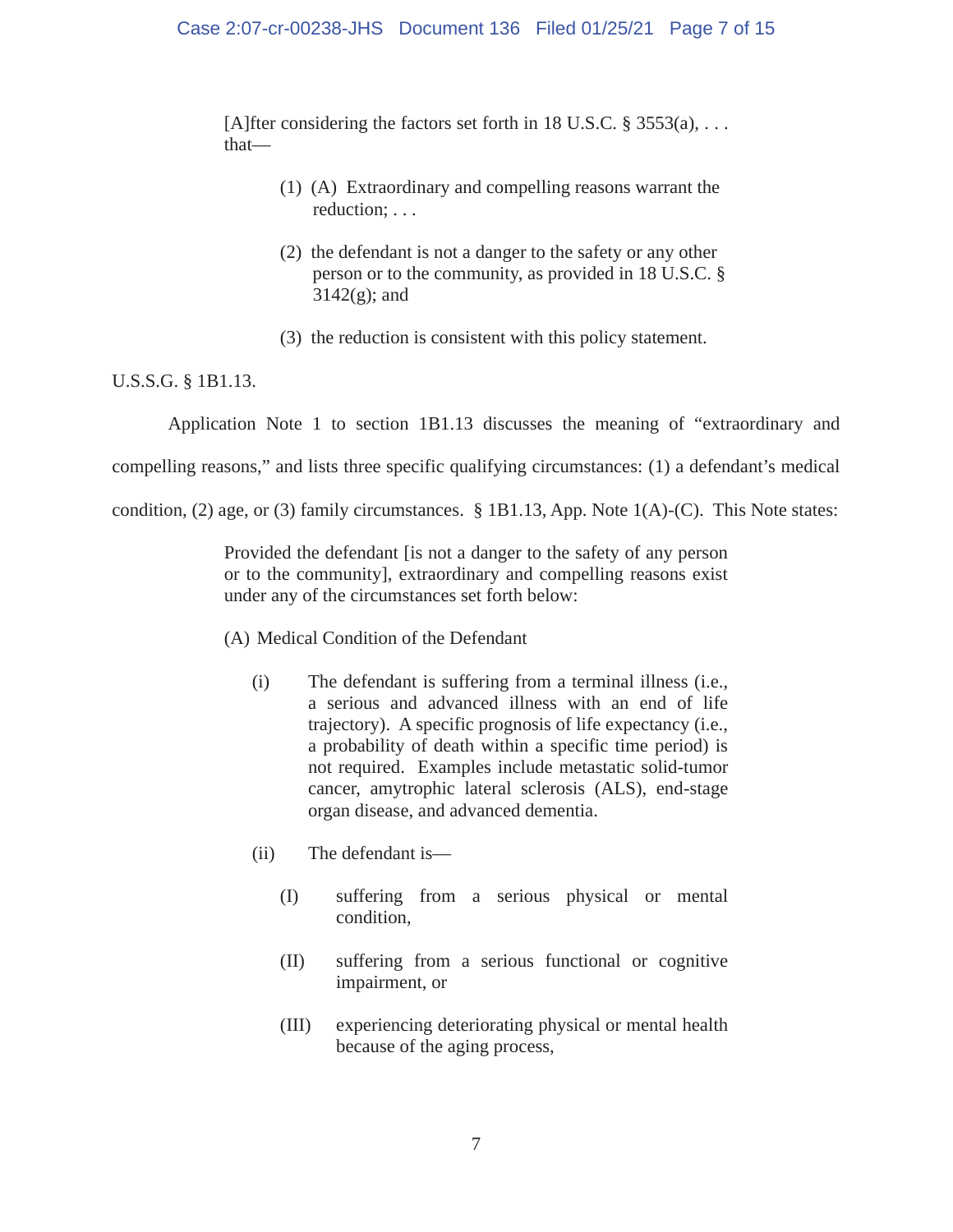that substantially diminishes the ability of the defendant to provide self-care within the environment of a correctional facility and from which he or she is not expected to recover.

- (B) Age of the Defendant. The defendant
	- (i) is at least 65 years old;
	- (ii) is experiencing a serious deterioration in physical or mental health because of the aging process; and
	- (iii) has served at least 10 years or 75 percent of his or her term of imprisonment, whichever is less.
- (C) Family circumstances.
	- (i) The death or incapacitation of the caregiver of the defendant's minor child or minor children.
	- (ii) The incapacitation of the defendant's spouse or registered partner when the defendant would be the only available caregiver for the spouse or registered partner.

§ 1B1.13 n.1(A)-(C). Application Note 1 further provides a "catch-all" provision, which allows a court to modify a sentence for "extraordinary and compelling reason[s] other than, or in combination with, the reasons described in subdivisions (A) through (C)."  $\S$  1B1.13 n.1(D).<sup>4</sup>

The Application Notes only provide "helpful guidance" and are "not ultimately conclusive . . . ." United States v. Rodriguez, 451 F. Supp. 3d 392, 398 (E.D. Pa. 2020) (quoting United States v. Fox, No. 14-03, 2019 U.S. Dist. LEXIS 115388, at \*5 (D. Me. July 11, 2019)). Since the Sentencing Commission has not yet amended section 1B1.14 or its commentary to account for the First Step Act, a district court has the authority to independently assess whether

<sup>&</sup>lt;sup>4</sup> Although by its express language section 1B1.13 applies to motions brought by the Director of the BOP, the current consensus is that the First Step Act removed this requirement. See generally United States v. Rodriguez, 451 F. Supp. 3d 392, 398 (E.D. Pa. 2020) (considering whether a defendant bringing a direct-to-court motion for compassionate release demonstrated "extraordinary and compelling reasons" and using section 1B1.13 as "helpful guidance.").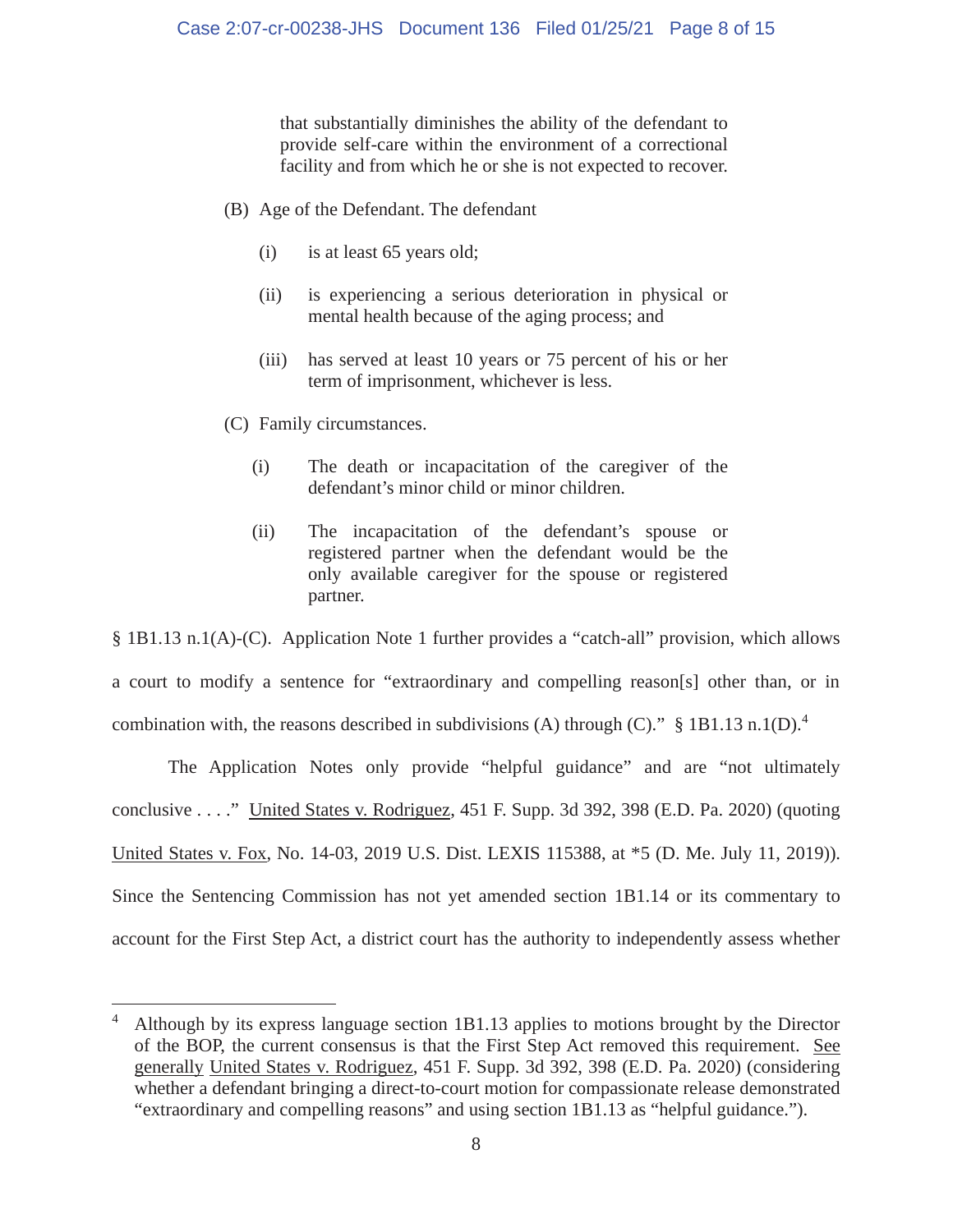#### Case 2:07-cr-00238-JHS Document 136 Filed 01/25/21 Page 9 of 15

there are extraordinary and compelling reasons warranting a sentence reduction under § 3582(c)(1)(A). See Rodriguez, 451 F. Supp. 3d at 395.

In general, however, "[i]n the context of the current global pandemic, [c]ourts around the country have [only] granted compassionate release where the defendant suffers from a serious condition that increases the likelihood of severe consequences from COVID-19." United States v. Somerville, 463 F. Supp. 3d 585, 596 (W.D. Pa. 2020) (internal quotation omitted) (quoting United States v. Brooks, No. 07-20047, 2020 U.S. Dist. LEXIS 85671, at \*14 (C.D. Ill. May 15, 2020)). In the Third Circuit, this means that "the mere existence of COVID-19 in society and the possibility that it may spread to a particular prison alone cannot independently justify compassionate release . . . ." United States v. Raia, 954 F.3d 594, 597 (3d Cir. 2020). In addition, "[m]ost, though not all, of the cases where compassionate release has been granted also involved some showing that COVID-19 is actually present, usually to a significant degree, in the facility where the prisoner is incarcerated." Somerville, 463 F. Supp. 3d at 596. Thus, "a prisoner seeking release due to COVID-19 must at least show: (1) a sufficiently serious medical condition, or advanced age, placing the prisoner at a uniquely high risk of grave illness or death if infected by COVID-19; and (2) an actual, non-speculative risk of exposure to COVID-19 in the facility where the prisoner is held." Id. at 596-97.

If a district court determines that an extraordinary and compelling reason exists, it must then weigh that reason against the  $\S$  3553(a) factors to determine if a sentence reduction is warranted and, if so, the extent of such reduction. See id. at 588 ("[T]he Court must weigh [the] extraordinary circumstances against the ordinary sentencing factors under 18 U.S.C. § 3553(a)."). Section 3553(a) establishes factors for a court to consider in initially imposing a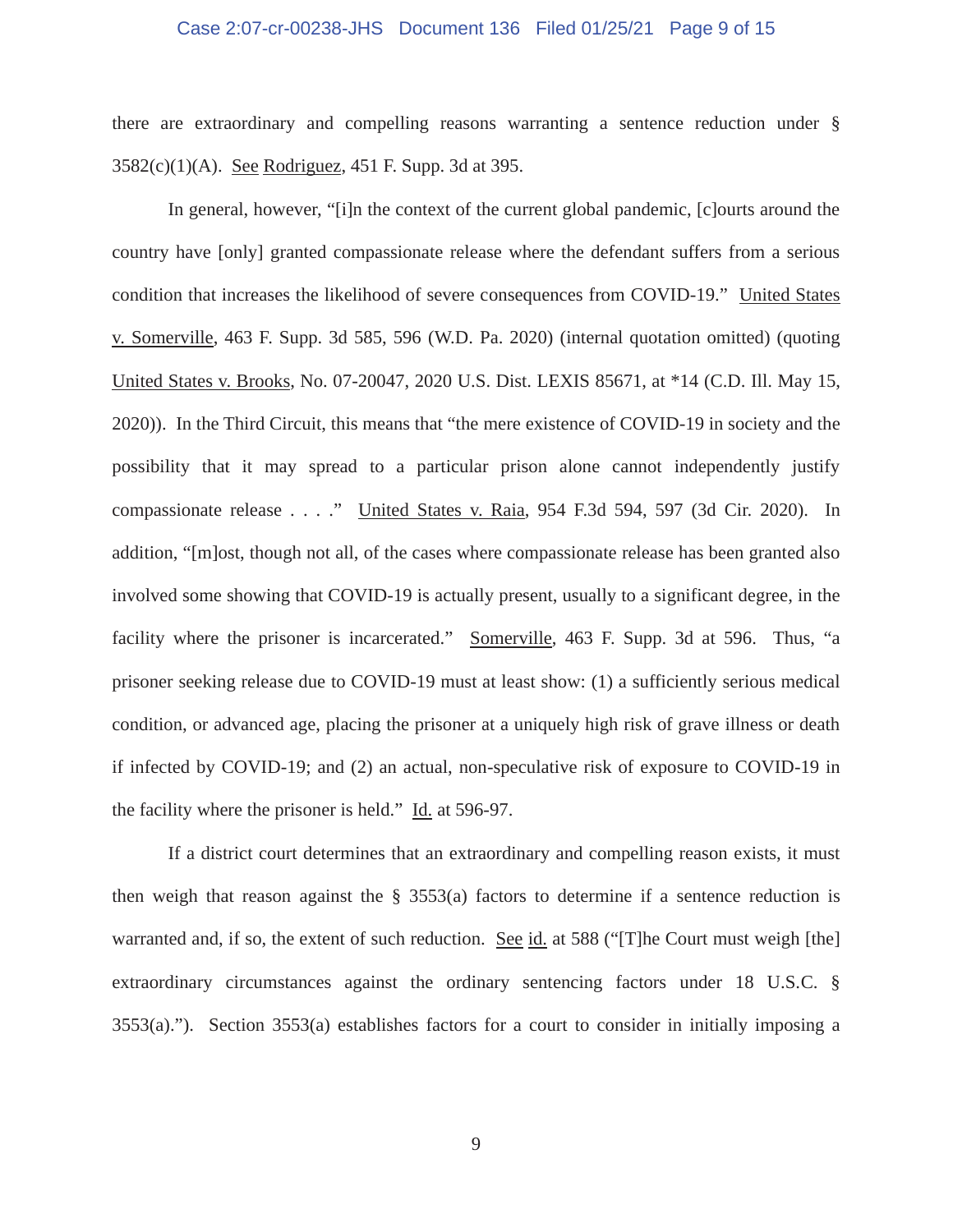## Case 2:07-cr-00238-JHS Document 136 Filed 01/25/21 Page 10 of 15

sentence. Not every factor is applicable, however, when considering a motion for compassionate

release. In the instant case, the applicable factors are:

- (1) the nature and circumstances of the offense and the history and characteristics of the defendant;
- (2) the need for the sentence imposed—
	- (A)to reflect the seriousness of the offense, to promote respect for the law, and to provide just punishment for the offense;
	- (B) to afford adequate deterrence to criminal conduct;
	- (C) to protect the public from further crimes of the defendant; and
	- (D)to provide the defendant with needed educational or vocational training, medical care, or other correctional treatment in the most effective manner[.]
	- . . . [and]
- (6) the need to avoid unwarranted sentence disparities among defendants with similar records who have been found guilty of similar conduct.

§ 3553(a)(1)-(2), (6). Therefore, if a balance of a defendant's extraordinary and compelling reasons with the § 3553(a) factors support a reduced sentence, and that reduction is consistent with applicable policy statements of the Sentencing Commission, a court may reduce a defendant's prison term, modify the terms of supervised release, or both.

# **B. Defendant's Emergency Motion to Reduce Sentence Will Be Denied**

Defendant's Motion will be denied. Despite the Government's concession that Defendant's obesity is an extraordinary and compelling reason for his release, the relevant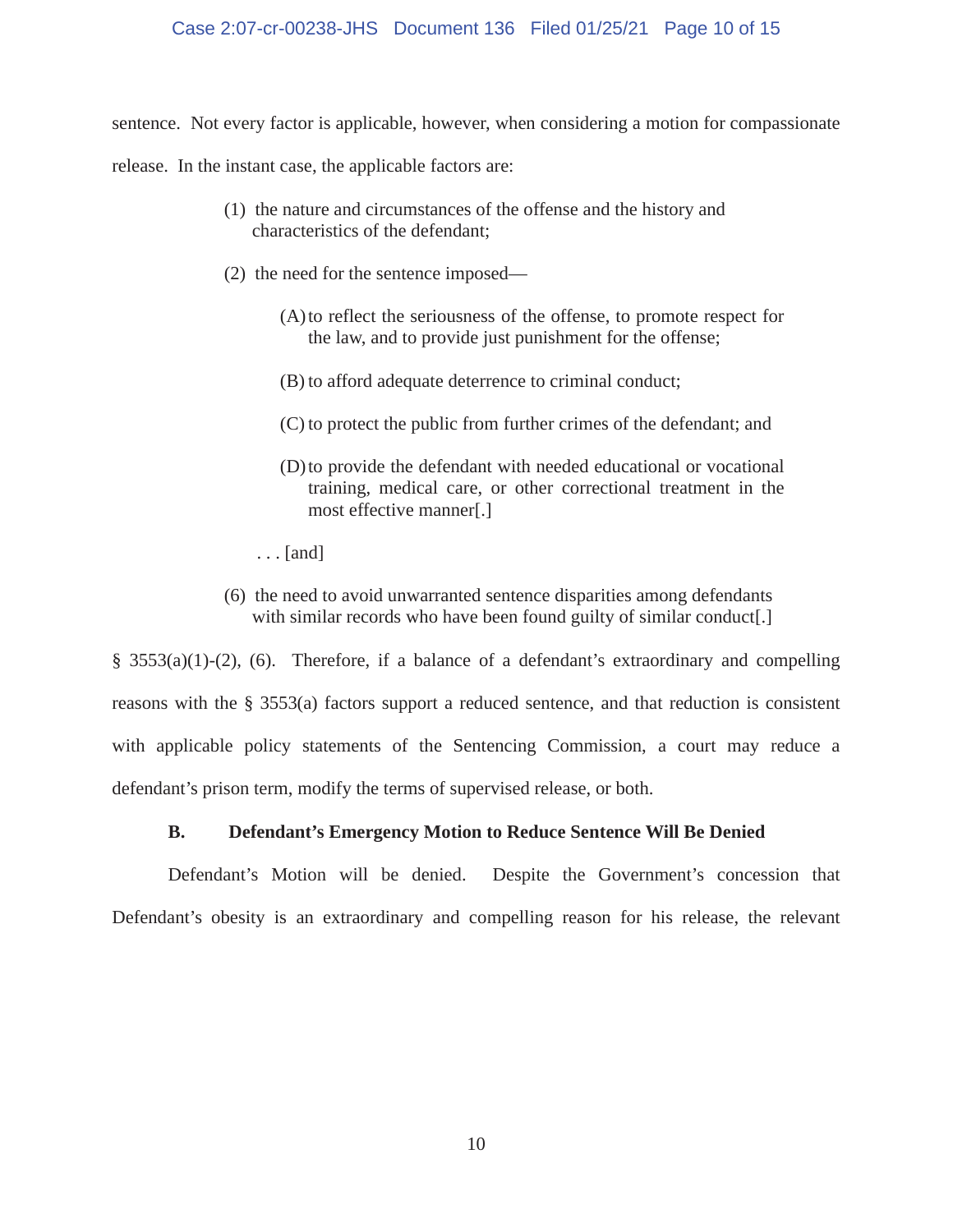## Case 2:07-cr-00238-JHS Document 136 Filed 01/25/21 Page 11 of 15

§ 3553(a) factors weigh against a reduction or modification of his sentence.<sup>5</sup> Each of these matters is discussed seriatim.

# **1. Defendant's Obesity May Present An Extraordinary and Compelling Reasons for His Release**

Defendant contends that he has shown an extraordinary and compelling reason for his release because his obesity, hypertension, and asthma "put him in grave danger should he contract COVID-19 in BOP custody[.]" (Doc. No. 129 at 6.) Of these three medical conditions, the Government submits that Defendant's hypertension and asthma do not establish the required particularized vulnerability to COVID-19 and its effects to constitute an extraordinary and compelling reason for his release.  $6$  (See Doc. No. 132 at 7, 19-20.) The Government does, however, concede that Defendant's obesity meets the U.S.S.G. § 1B1.13 Application Note 1(A) definition of extraordinary and compelling reasons for release. (See id. at 15-16.) This condition, the Government notes, is a risk factor identified by the Centers for Disease Control and Prevention ("CDC") "as increasing the risk of an adverse outcome from COVID-19[.]" (Id. at 15.)

<sup>5</sup> Because the Court will deny Defendant's Motion for the reasons given, it is not necessary to determine whether a reduction in Defendant's sentence is also consistent with applicable policy statements of the Sentencing Commission.

<sup>6</sup> There is an actual, non-speculative risk of contracting COVID-19 at USP McCreary. In the Government's Response to Defendant's Motion filed on December 31, 2020, the Government stated that there were 60 present cases of inmates with COVID-19 at USP McCreary. (See Doc. No. 132 at 11.) As of the date of the filing of this Opinion, 19 inmates and 21 staff members have tested positive for COVID-19 at USP McCreary. See COVID-19 Cases, FEDERAL BUREAU OF PRISONS (January 25, 2021), https://www.bop.gov/coronavirus/. These current numbers "are based on the most recently available confirmed lab results involving open cases . . . ." Id. (emphasis omitted). Despite the decrease in COVID-19 cases from the filing of the Government's Response to the filing of this Opinion, COVID-19 is still present, to a significant degree, at USP McCreary. However, the Court notes that the BOP has implemented precautions to quarantine infected and symptomatic inmates to contain the virus's spread. (See Doc. No. 132 at 7-12.)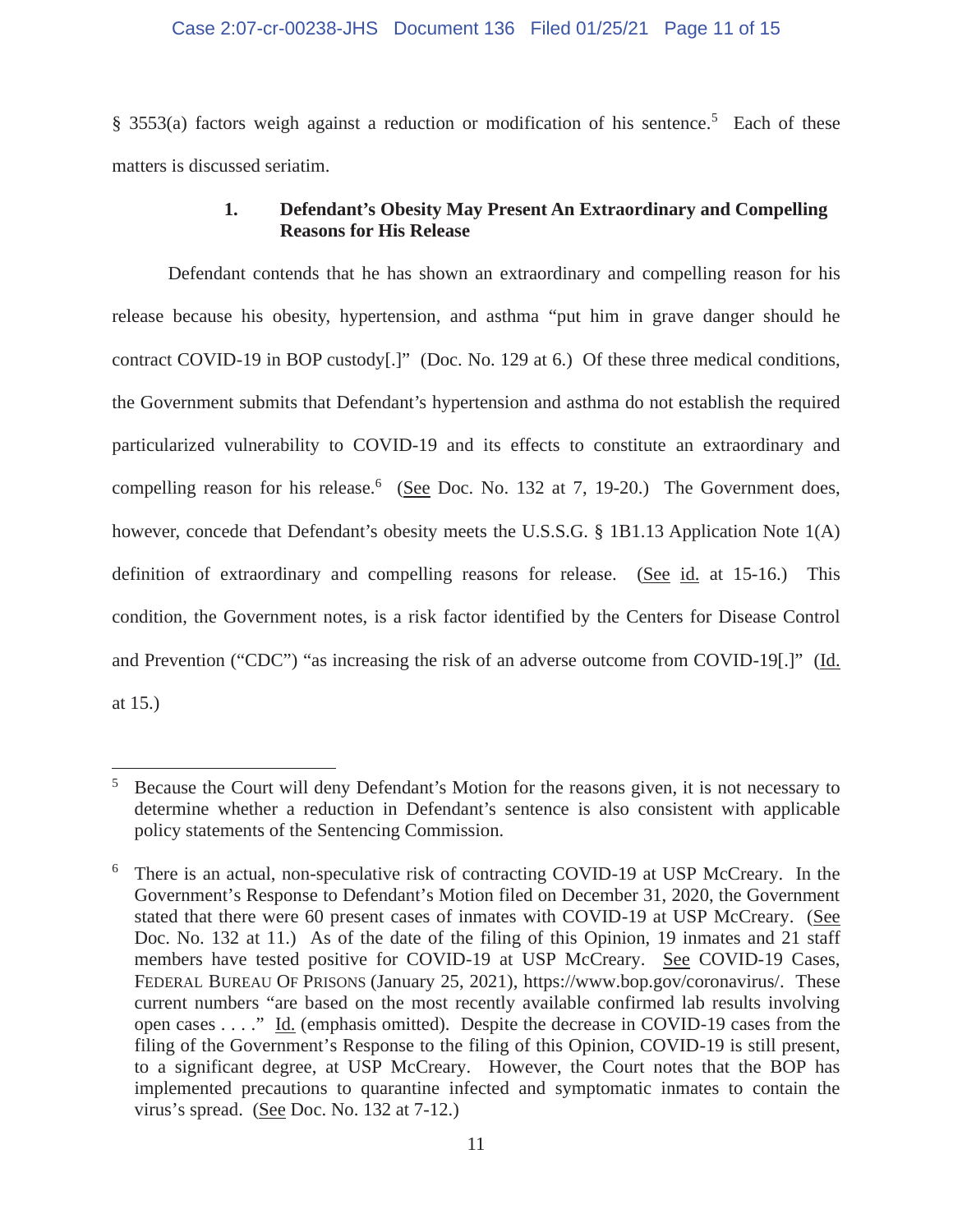## Case 2:07-cr-00238-JHS Document 136 Filed 01/25/21 Page 12 of 15

For purposes of this Motion, the Court will assume that Defendant's obesity presents an extraordinary and compelling reason for his compassionate release in light of the COVID-19 pandemic. Because the Government concedes that Defendant's obesity presents an extraordinary and compelling reason for his release, the Court need not address whether his other medical conditions also meet this threshold. However, the Court notes that other courts have rejected claims of extraordinary and compelling reasons for release based on hypertension and asthma. See, e.g., United States v. Daniels, No. 15-127, 2020 WL 4674125, at \*3 (E.D. Pa. Aug. 12, 2020) (noting defendant's use of Albuterol inhaler does not preclude possible normal lung function); United States v. Whiteman, No. 15-298, 2020 WL 4284619, at \*1 (E.D. Pa. July 27, 2020) (finding mild obesity and hypertension fall short of extraordinary and compelling reasons for release); United States v. Falci, No. 17-228, 2020 WL 3410914, at \*4 (D.N.J. June 22, 2020) (denying defendant's motion for compassionate release although defendant suffered from hypertension because "[t]here is no indication that Defendant suffers from pulmonary hypertension or any other 'serious heart condition' that the CDC has identified as a high-risk factor."); United States v. Towel, No. 17-519-6, 2020 WL 2992528, at \*4-5 (E.D. Pa. June 4, 2020) (determining mild, exercise-induced asthma not a COVID-19 risk factor).<sup>7</sup>

# **2. The § 3553(a) Sentencing Factors Do Not Weigh in Favor of Defendant's Release**

Assuming, arguendo, that Defendant's obesity presents an extraordinary and compelling reason for his release, the relevant § 3553(a) factors do not support either Defendant's compassionate release to home confinement or a sentence reduction. As a threshold matter, other

Defendant is fifty-eight years old. (See Doc. No. 129 at 3.) He does not suffer from a terminal illness or a serious cognitive impairment, and his wife is the caregiver to their minor daughter. See  $\S$  1B1.12 n.1(B)-(C). Thus, these factors listed in the Sentencing Guideline Manual, see  $\S$  1B1.13 n.1(B)-(C), are not relevant here.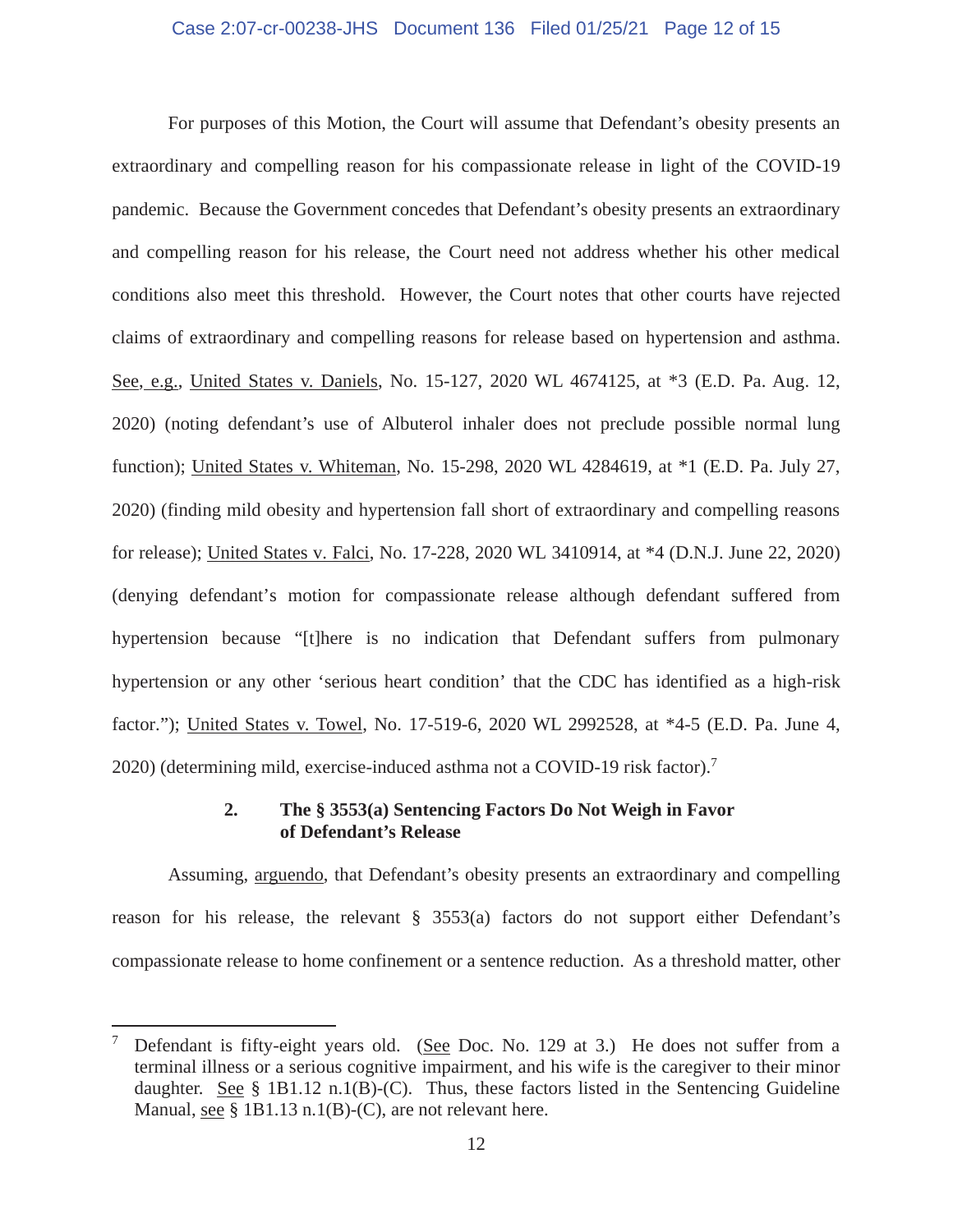## Case 2:07-cr-00238-JHS Document 136 Filed 01/25/21 Page 13 of 15

courts in this District have denied compassionate release in similar cases where, despite extraordinary and compelling circumstances warranting a defendant's release, the § 3553(a) sentencing factors heavily weighed against granting such relief. See, e.g., United States v. Spivey, 471 F. Supp. 3d 621, 623 (E.D. Pa. 2020) (footnote omitted) (denying compassionate release based on § 3553(a) sentencing factors despite "assum[ing] . . . that [d]efendant's underlying health conditions . . . present extraordinary and compelling reasons for compassionate release in light of the COVID-19 pandemic."); United States v. Phillips, No. 09-718, 2020 WL 5076753, at \*4 (E.D. Pa. Aug. 27, 2020) ("Even if [defendant's] particular combination of medical conditions . . . place him at a high risk, . . . [he] would not be entitled to a compassionate release due to his history of violence  $\dots$ ."); Daniels, 2020 WL 4674125, at \*2-3 (denying compassionate release despite Government's concession that defendant's obesity was an extraordinary and compelling reason for release); United States v. Holmes, No. 08-495, 2020 WL 4504440, at \*3 (E.D. Pa. Aug. 5, 2020) ("Even if defendant has the requisite serious medical conditions, the [c]ourt's analysis does not end here.").

Turning to the § 3553(a) sentencing factors and their application to Defendant, the relevant sentencing factors counsel against Defendant's release at this time. First, the Court has examined the nature and circumstances of the offense and Defendant's history and characteristics. See § 3553(a)(1). In pleading guilty to the offenses for which he is presently incarcerated, Defendant "took responsibility for his involvement with a group of individuals who engaged in both armed and 'smash-and-grab' robberies." (Doc. No. 129 at 4.) He also has an extensive criminal history, which includes five juvenile adjudications, seventeen adult convictions, and a prior incarceration for robbing seven jewelry stores of merchandise worth \$477,000. (See Doc. No. 132 at 4-5.) Furthermore, Defendant has shown a propensity to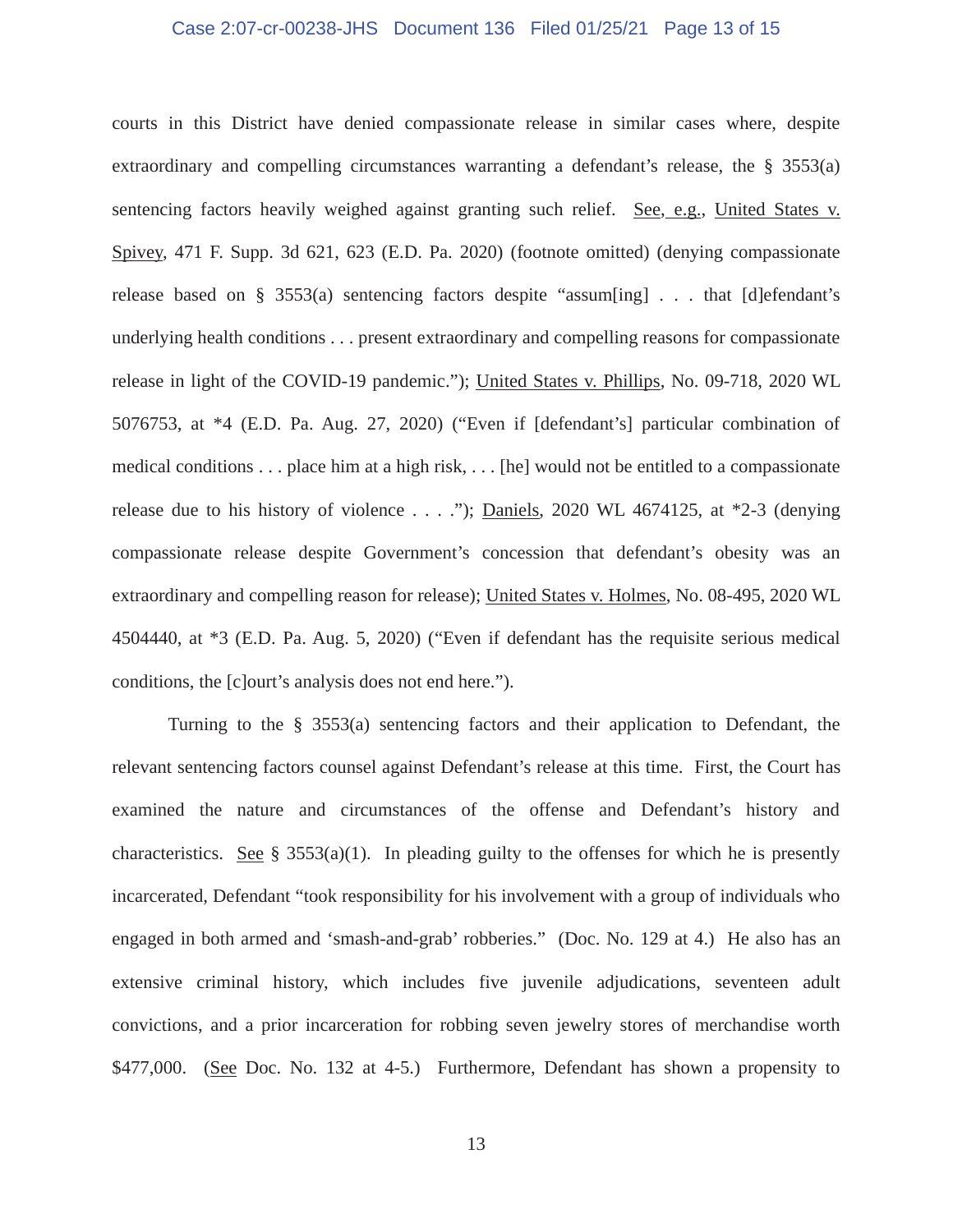## Case 2:07-cr-00238-JHS Document 136 Filed 01/25/21 Page 14 of 15

commit robberies while on supervised release, as he committed the first two robberies for which he is presently incarcerated while on supervised release for his prior federal robbery convictions. (See id. at 5.) Moreover, while incarcerated, Defendant has fourteen disciplinary infractions for abusing the telephone, destroying property less than \$100, using another inmate's PIN, giving/receiving money without authorization, stealing food, making a false statement, and possessing an unauthorized item, a homemade heating element, unauthorized DVDs, and narcotics. (See id. at 6.) Given all this background, there is no assurance that Defendant would be deterred from committing additional crimes if released. In sum, he is still a danger to the community.

Second, the Court has also considered whether Defendant's release would reflect the seriousness of the offenses, promote respect for the law, provide just punishment, afford adequate deterrence, and protect the public from further crimes by him. See  $\S$  3553(a)(2)(A)-(C). Defendant has served approximately three-fourths of his total sentence of incarceration, (see Doc. No. 132 at 5); however, the magnitude of his crimes warrant the sentence he received.<sup>8</sup> At this time, a reduction in his sentence would not serve any of the above considerations.

967 F.3d 327, 331 (3d Cir. 2020).

<sup>8</sup> In United States v. Pawlowski, the Third Circuit held the following regarding 18 U.S.C. §  $3553(c)(1)(A)$  and its requirement that a court reviewing a motion for compassionate release consider the § 3553(a) factors to the extent they are applicable:

Because a defendant's sentence reflects the sentencing judge's view of the  $\S$  3553(a) factors at the time of sentencing, the time remaining in that sentence may—along with the circumstances underlying the motion for compassionate release and the need to avoid unwarranted disparities among similarly situated inmates inform whether immediate release would be consistent with those factors.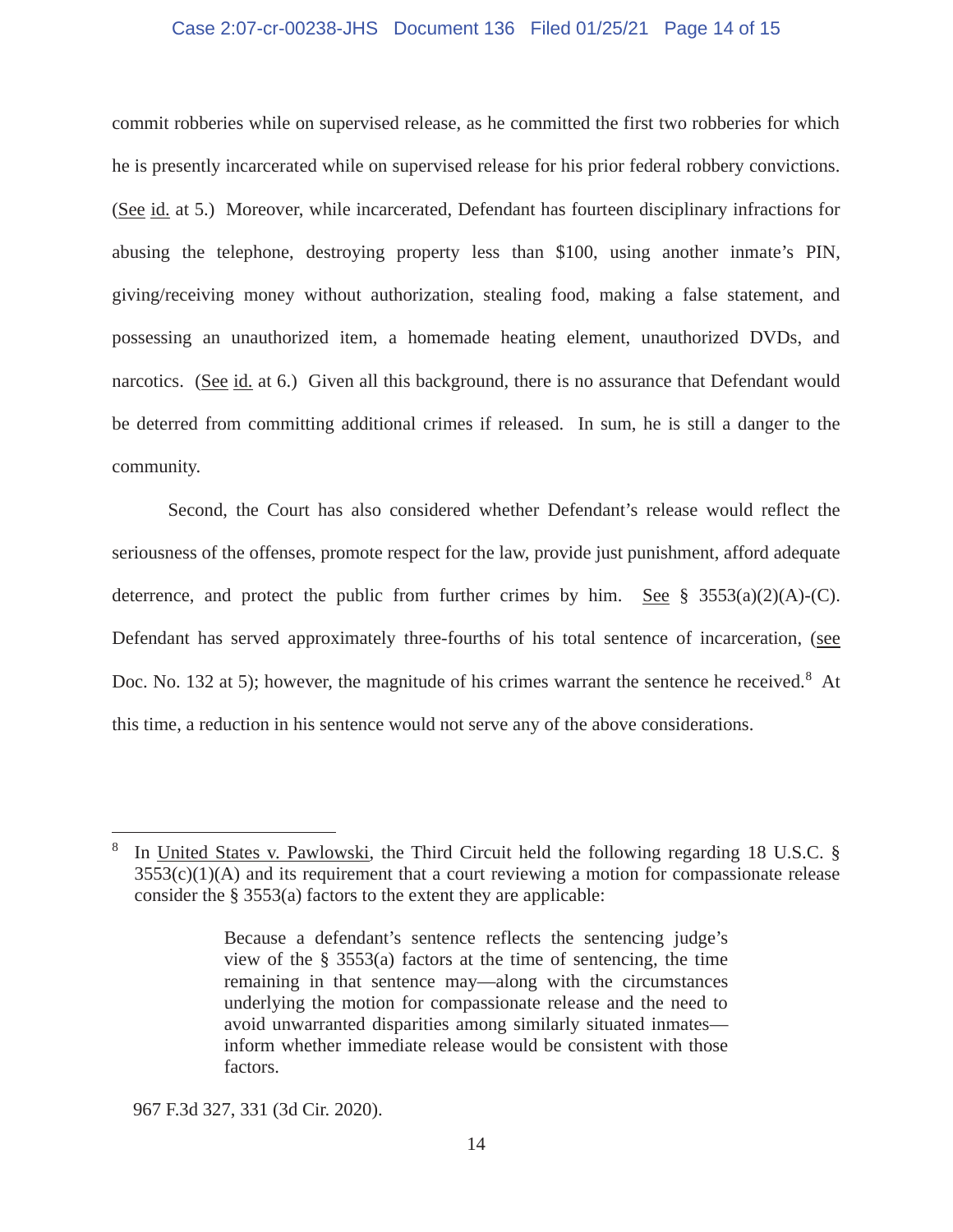## Case 2:07-cr-00238-JHS Document 136 Filed 01/25/21 Page 15 of 15

Finally, the Court has considered the need to avoid unwarranted sentence disparities among defendants with similar records who have been found guilty of similar conduct as Defendant. See § 3553(a)(6). Defendant's extensive criminal history resulted in 37 criminal history points, which is nearly three times the number of points needed to place a defendant in the highest criminal history category. (See Doc. No. 132 at 5.) The combination of this criminal history and the seriousness of Defendant's offenses resulted in his lengthy sentence; however, this is a sentence within the range set by the Sentencing Guidelines, which Congress created to specifically address sentencing disparities. A reduction in Defendant's sentence would frustrate the Sentencing Commission's goal of avoiding unwarranted sentence disparities among similarly situated defendants and ensuring consistent punishment for similar offenses.

For all of these reasons, none of the applicable § 3553(a) factors favor either Defendant's release to home confinement or a sentence reduction.

#### **IV. CONCLUSION**

For the foregoing reasons, Defendant's Emergency Motion to Reduce Sentence (Doc. No. 129) will be denied. An appropriate Order follows.